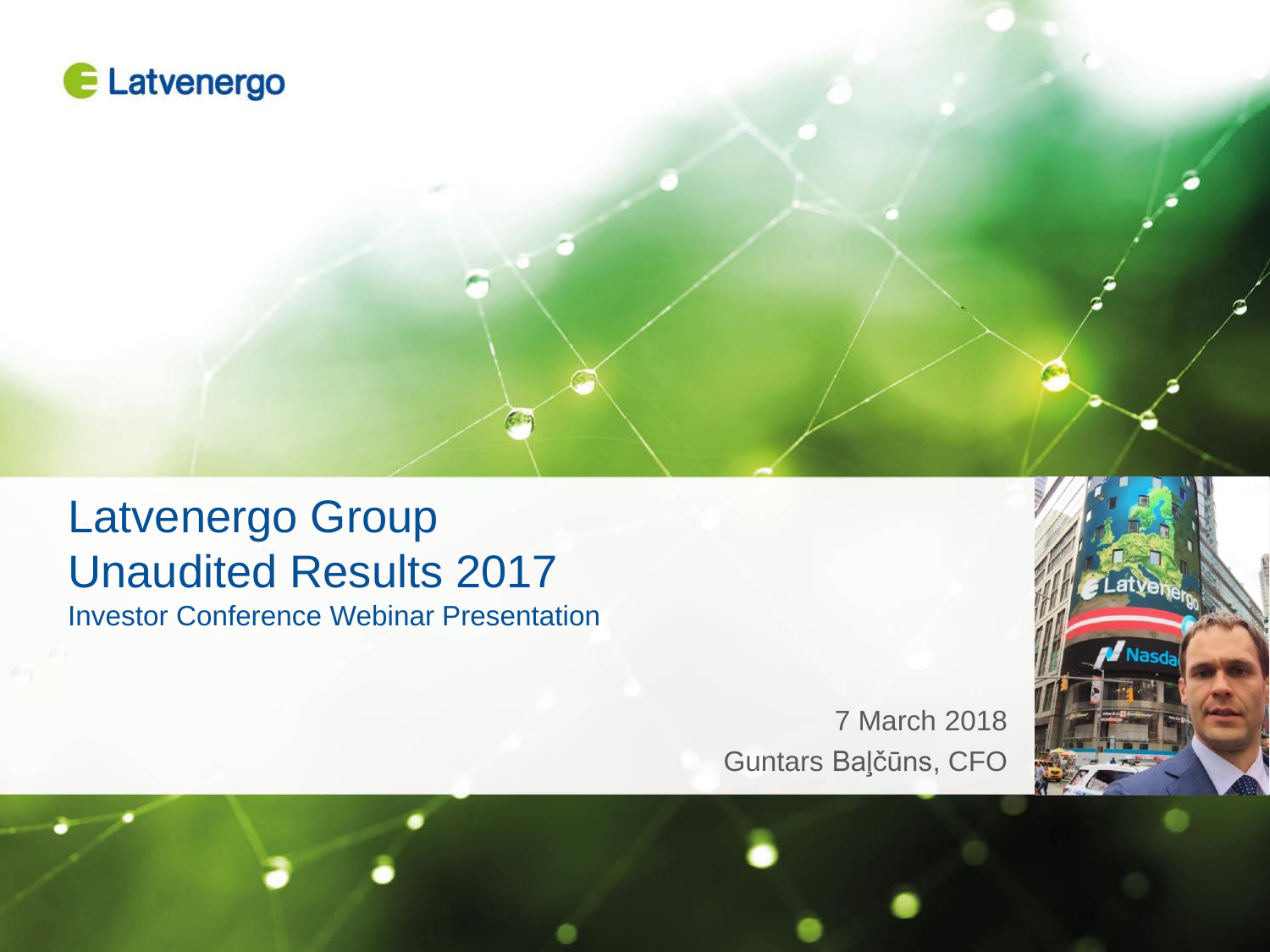# **Disclaimer**

E Latvenergo

This presentation and any materials distributed or made available in connection herewith (collectively, the "presentation") have been prepared by Latvenergo AS (the "Company") solely for your use and benefit for information purposes only. By accessing, downloading, reading or otherwise making available to yourself any content of the presentation, in whole or in part, you hereby agree to be bound by the following limitations and accept the terms and conditions as set out below.

You are only authorized to view, print and retain a copy of the presentation solely for your own use. No information contained in the presentation may be copied, photocopied, duplicated, reproduced, passed on, redistributed, published, exhibited or the contents otherwise divulged, released or disseminated, directly or indirectly, in whole or in part, in any form by any means and for any purpose to any other person than your directors, officers, employees or those persons retained to advise you, who agree to be bound by the limitations set out herein.

The presentation does not constitute or form part of, and should not be construed as, an offer, solicitation or invitation to subscribe for, underwrite or otherwise acquire, any securities of the Company or any member of its group nor should it or any part of it form the basis of, or be relied on in connection with, any contract to purchase or subscribe for any securities of the Company or any member of its group, nor shall it or any part of it form the basis of or be relied on in connection with any contract or commitment whatsoever. Any person considering the purchase of any securities of the Company must inform himself or herself independently before taking any investment decision. The presentation has been provided to you solely for your information and background and is subject to amendment. Further, the information in this presentation has been compiled based on information from a number of sources and reflects prevailing conditions as of its date, which are subject to change.

The information contained in this presentation has not been independently verified. The following consolidated financial statements are unaudited and no auditor has opined that these unaudited financial statements present fairly, in all material respects, the financial position and the results of operations of the Company for the period reported in accordance with generally accepted accounting principles. Therefore, once audited by an independent auditor, the audited financial statements of the Company may differ from the unaudited financial statements presented. However, the Company has prepared the unaudited financial statements on the same basis as its audited financial statements, and in the opinion of the Company's management, the unaudited financial statements include all adjustments that the Company considers necessary for a fair presentation of its financial position and results of operations for the period presented.

The information in this presentation is subject to verification, completion and change without notice and the Company is not under any obligation to update or keep current the information contained herein. Accordingly, no representation or warranty, express or implied, is made or given by or on behalf of the Company or any of its respective members, directors, officers or employees or any other person as to the accuracy, completeness or fairness of the information or opinions contained in this presentation, and any reliance you place on such information or opinions will be at your sole risk. Neither the Company nor any of its respective members, directors, officers or employees nor any other person accepts any liability whatsoever for any loss howsoever arising from any use of this presentation or its contents or otherwise arising in connection therewith.

This presentation includes "forward-looking statements," which include all statements other than statements of historical facts, including, without limitation, any statements preceded by, followed by or that include the words "targets," "believes," "expects," "aims," "intends," "will," "may," "anticipates," "would," "plans," "could" or similar expressions or the negative thereof. Such forward-looking statements involve known and unknown risks, uncertainties and other important factors beyond the Company's control that could cause the actual results, performance or achievements of the Company to be materially different from future results, performance or achievements expressed or implied by such forward-looking statements. Such forward-looking statements are based on numerous assumptions regarding the Company's present and future business strategies and the environment in which the Company will operate in the future. By their nature, forward-looking statements involve risks and uncertainties because they relate to events and depend on circumstances that may or may not occur in the future. Accordingly, any reliance you place on such forward-looking statements will be at your sole risk. These forward-looking statements speak only as at the date as of which they are made. Past performance of the Company cannot be relied on as a guide to future performance. No statement in this presentation is intended to be a profit forecast.

This presentation is not directed to, or intended for distribution to or use by, any person or entity that is a citizen or resident or located in any locality, state, country or other jurisdiction where such distribution, publication, availability or use would be contrary to law or regulation or which would require any registration or licensing within such jurisdiction.

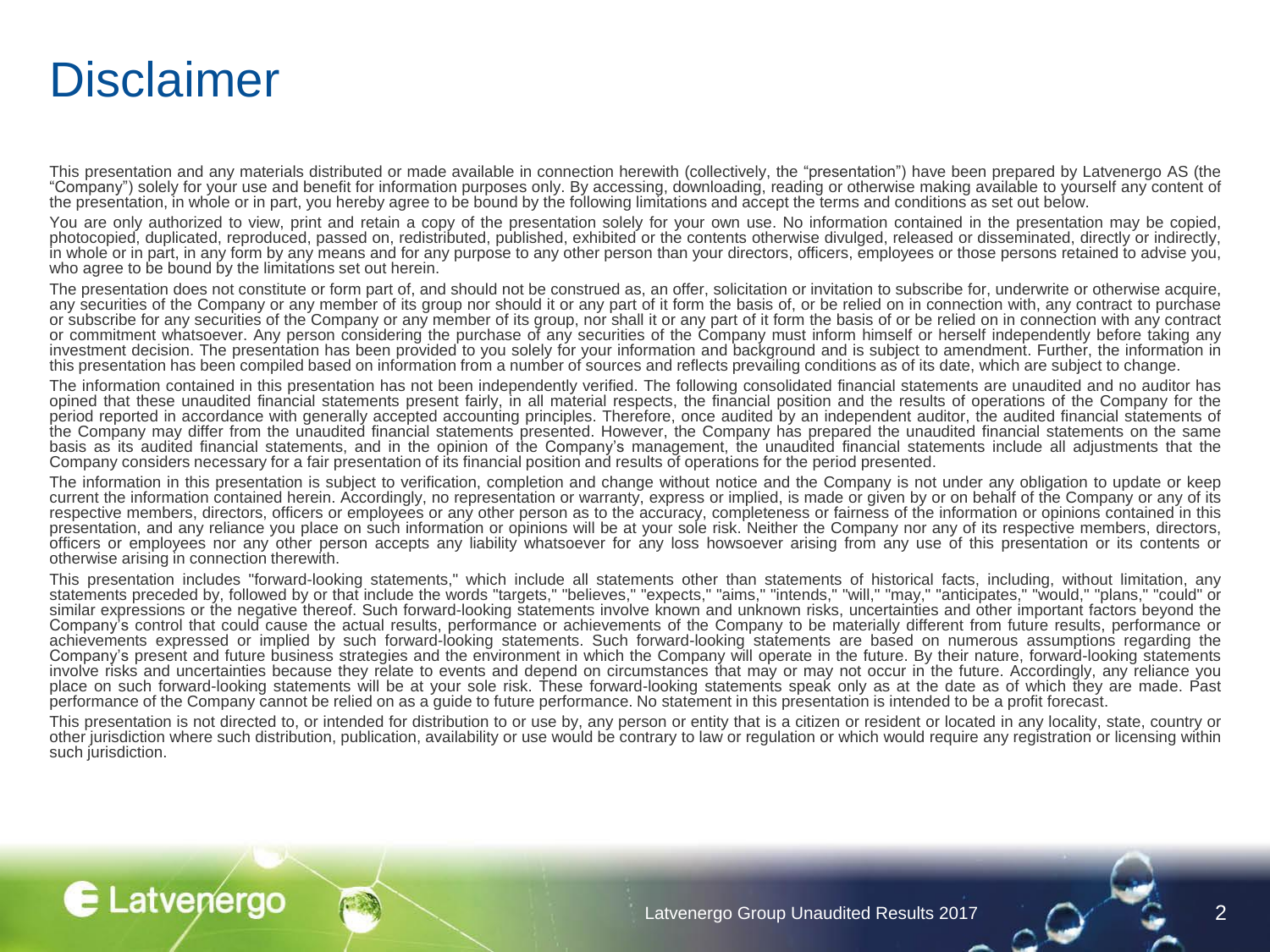# Agenda

# Group Profile

### Financials 2017

- Market Overview ▶
- Revenue and Profitability
- Segment Results
- **Investments**
- Funding

Current Issues

Q&A

E Latvenergo

Latvenergo Group Unaudited Results 2017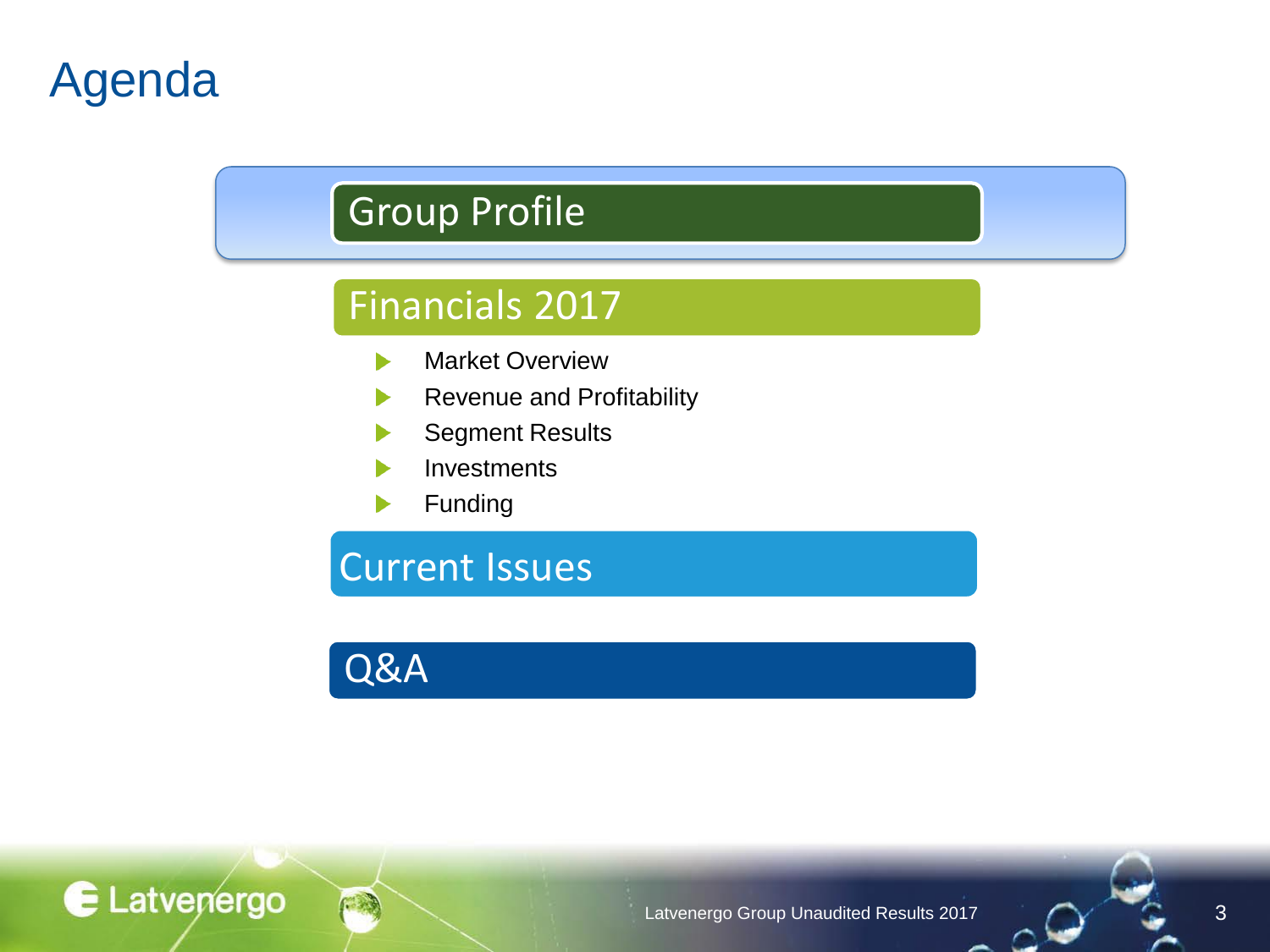# Group Profile

Vertically integrated utility

Wholly-owned by the Republic of Latvia

3,908 employees

Latvenergo credit rating: Moody`s – Baa2/stable

### Strategic Development & Efficiency



#### General Main facts

Installed generation capacities:

- Riga CHPPs 1,025 MWel; 1,617 MWth
- Daugava HPPs 1,536 MWel
- Liepaja and small plants 8 MWel; 225 MWth

Retail customers – 834 thsd. Market share in the Baltics – 27%

Length of power lines:

- Distribution 93.7 thsd. km
- Transmission 5.2 thsd. km

#### Governance structure of Latvenergo AS



- Supervisory Board comprises 5 independent members
- Two members of the Supervisory Board have been elected in the Audit Committee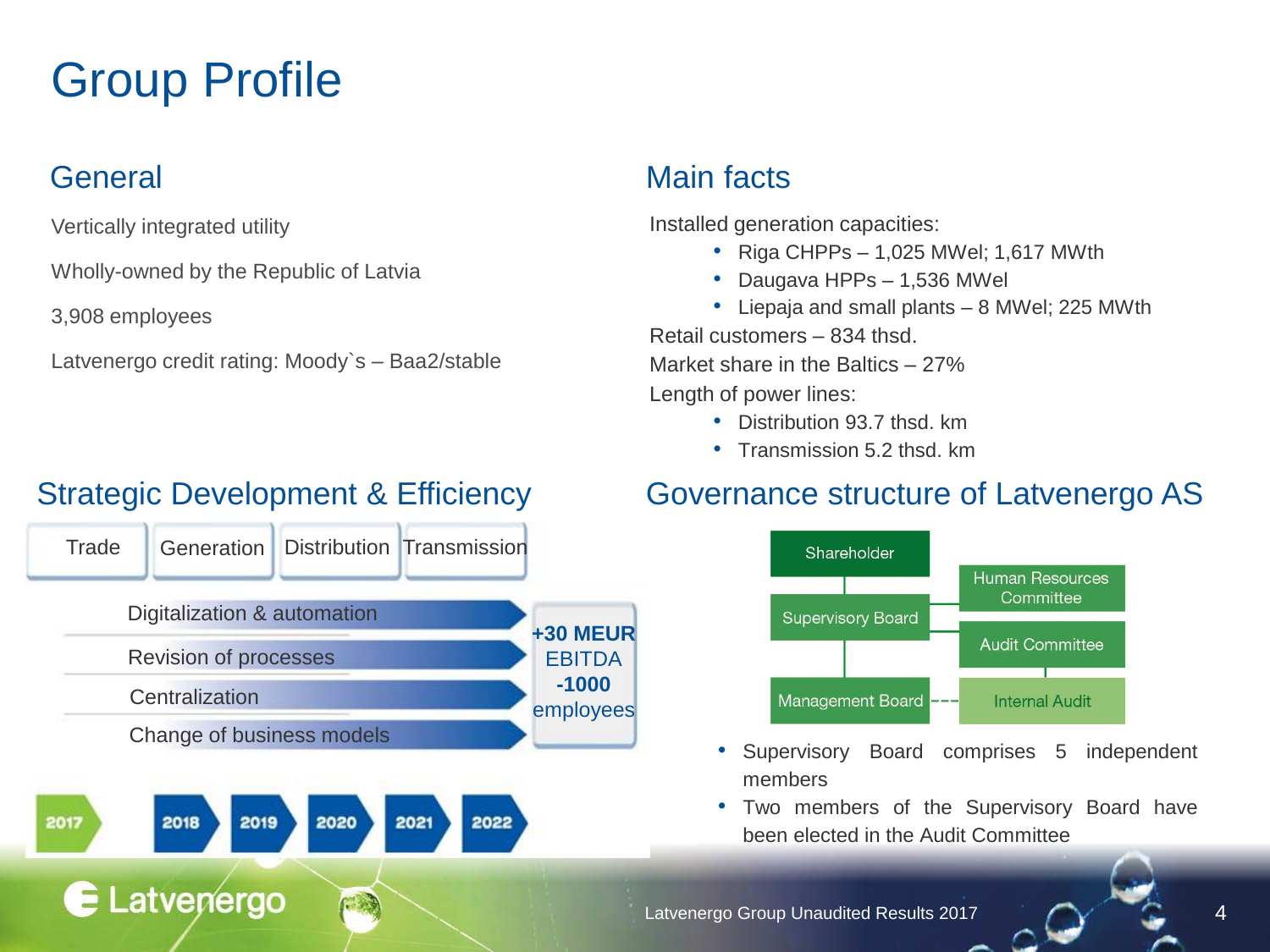# Agenda

## Group Profile

### Financials 2017

- Market Overview  $\blacktriangleright$
- Revenue and Profitability ▶
- Segment Results
- **Investments**
- Funding

Current Issues

Q&A

E Latvenergo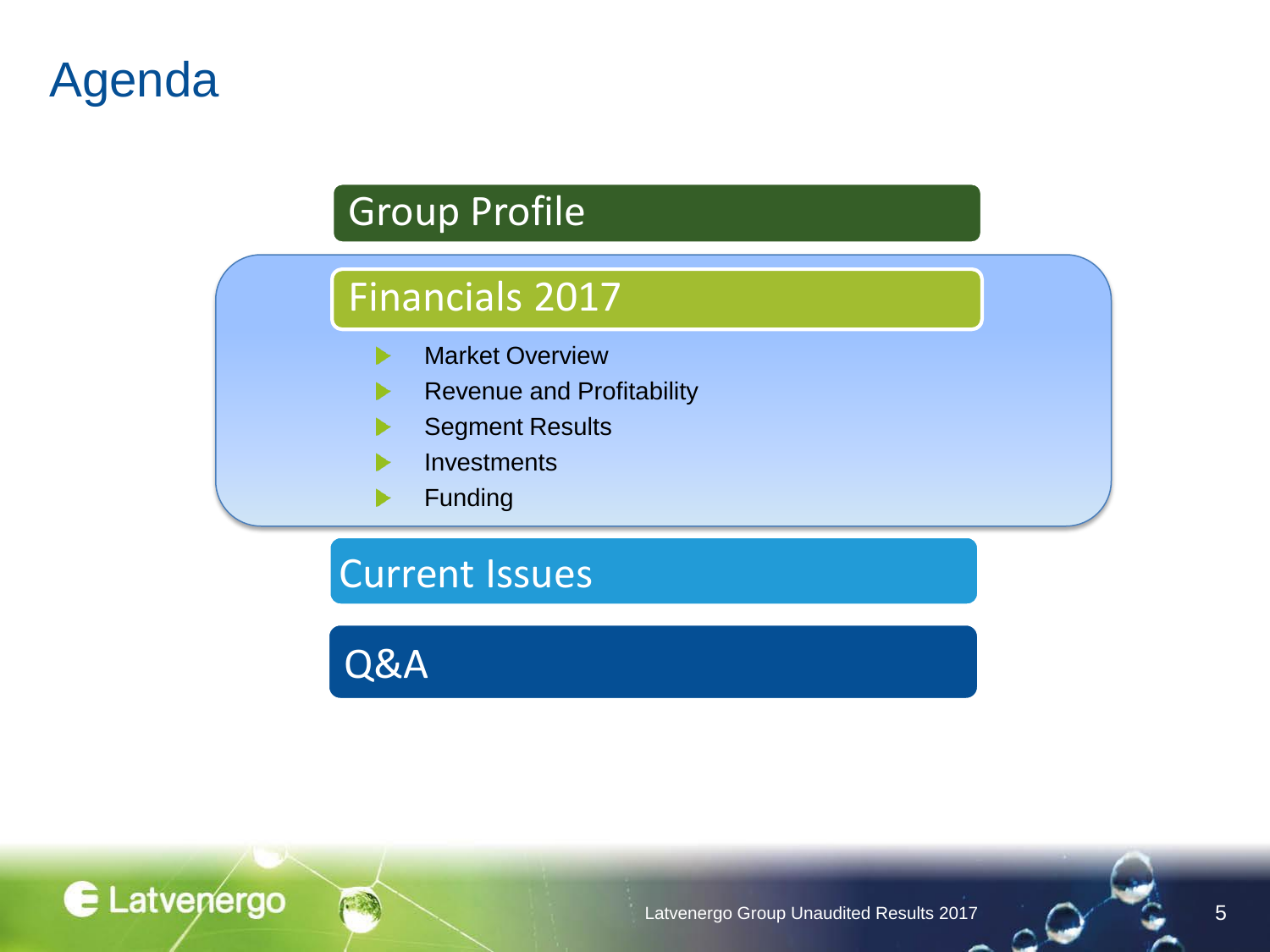# Market Overview



#### Electricity price convergence

E Latvenergo



#### Key highlights – 2017

- *NordBalt* interconnection contributed to convergence of electricity spot prices between the Nordic countries and the Baltics
- The price dynamics in the Baltics was also influenced by higher level of electricity generation in the Daugava HPPs
- The gas market is open in Latvia
- Latvenergo Group under the *Elektrum* brand launched gas trade to customers in Latvia and Estonia
- Latvenergo AS receives a one-off compensation from the state 454.4 MEUR, simultaneously opting out 75% of annual electrical capacity payments for Riga CHPPs
- The average PSO fee decreased by 1 EUR/MWh from 1 January 2018

Latvenergo Group Unaudited Results 2017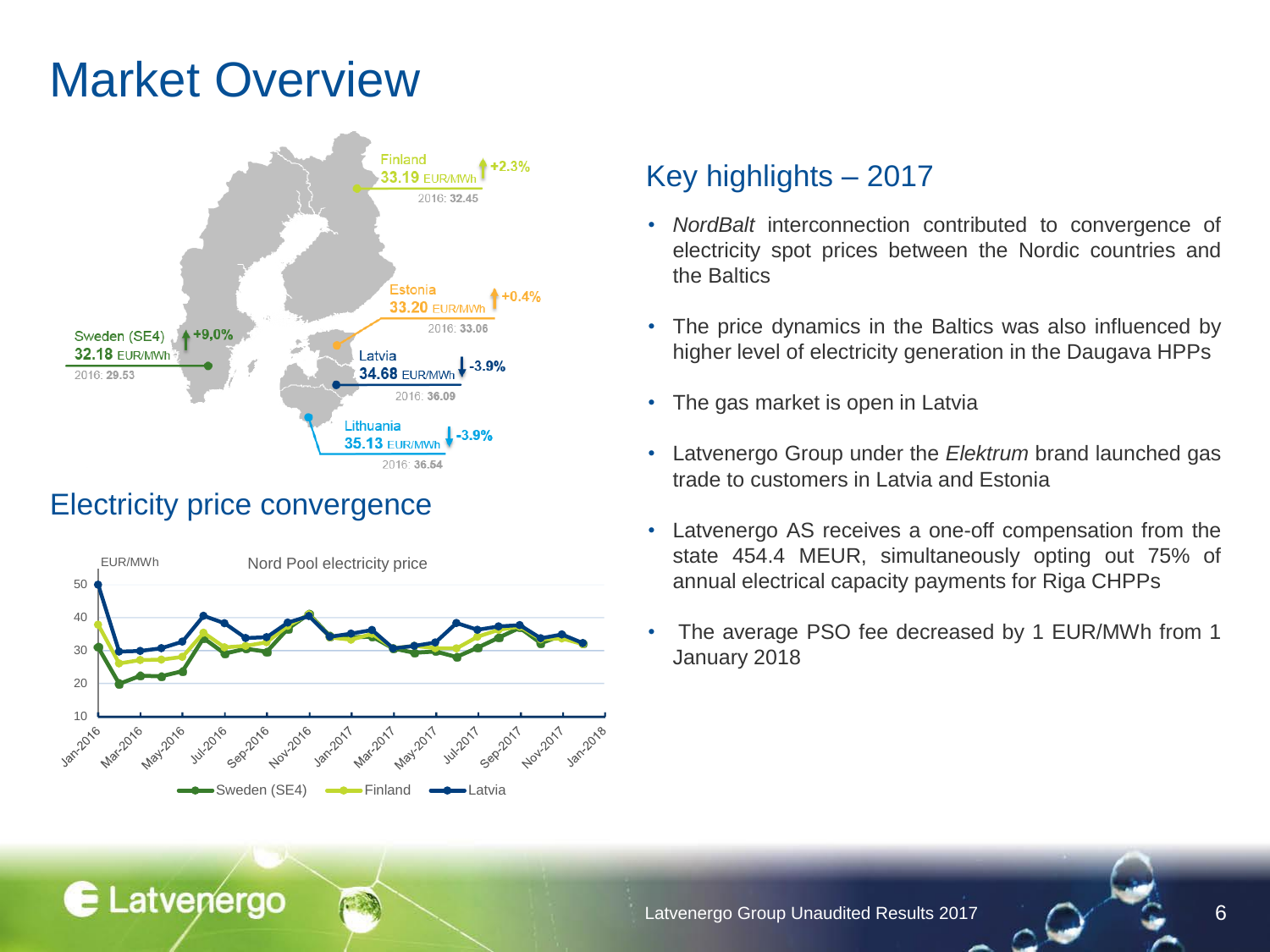# Revenue and Profitability

#### Revenue dynamics by segment Key highlights



- The results were positively impacted mainly by:
	- one-off compensation for the Riga CHPPs' capacity payments (2017 – 140 MEUR)
	- 74% greater electricity output at the Daugava HPPs
	- increase in distribution service revenue by 11.8 MEUR
- The results were negatively impacted mainly by lower electricity sales price in the Baltics

### EBITDA dynamics by segment EBITDA weight by segment

**E** Latvenergo





Latvenergo Group Unaudited Results 2017 **7**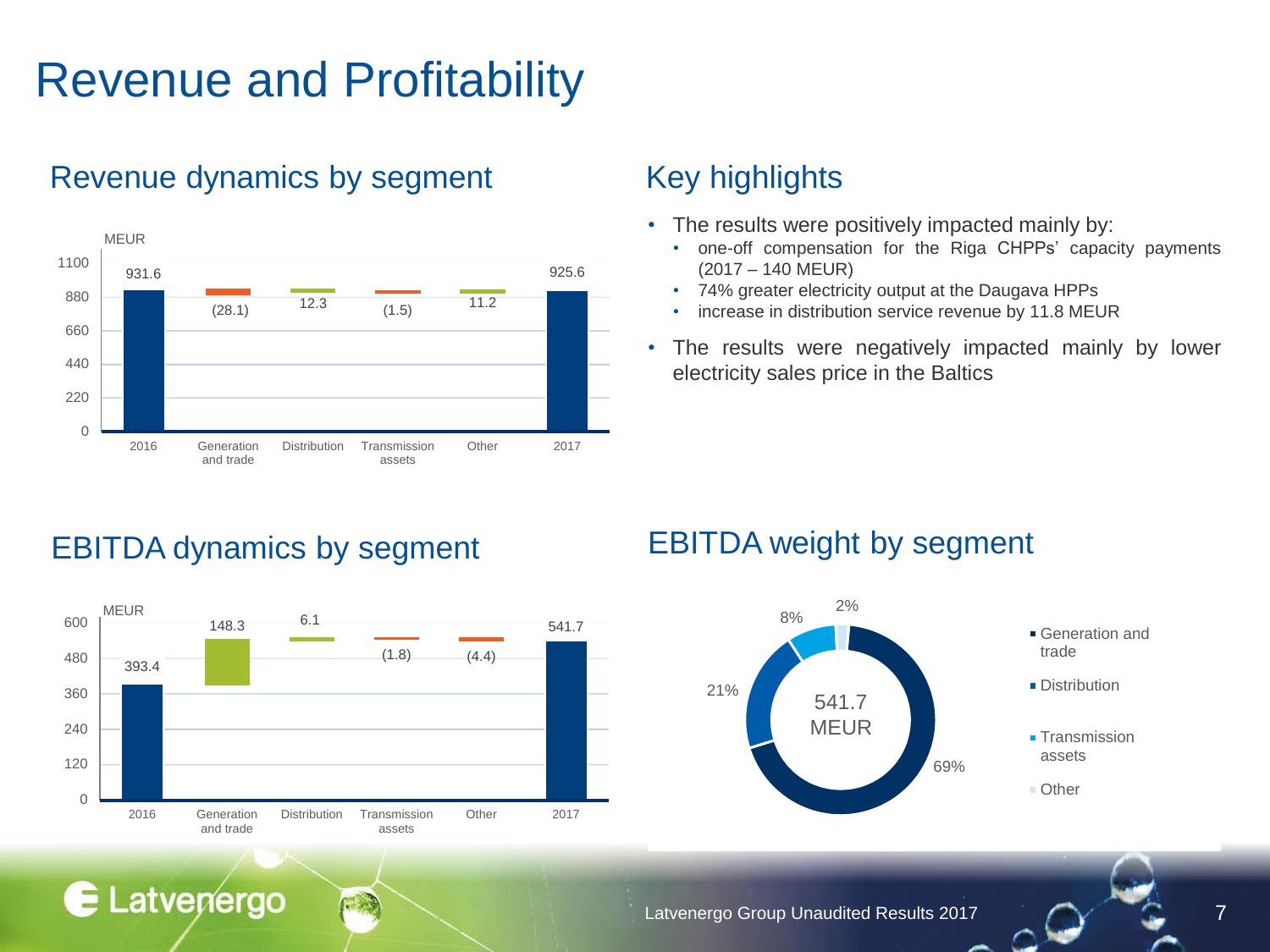# Generation and Trade



#### Segment EBITDA increased Key highlights



#### Retail sales and electricity generated



E Latvenergo

- Impact on the results:
	- + higher electricity output at the Daugava HPPs,
	- + one-off compensation for Riga CHPPs' capacity payments
	- lower electricity sales prices in the Baltics
- Latvenergo AS receives a one-off compensation in the amount of 454.4 MEUR for the reduction of Riga CHPPs' capacity payments (140 MEUR is recognized as *Other income* in 2017)
- Generation of electricity increased by 22%
- Green energy: 75%
- Retail electricity supply reached 6,923 GWh, 1/3 of it supplied outside Latvia
	- New products to households have been launched



*Elektrum Smart house*

#### *Elektrum Solārais*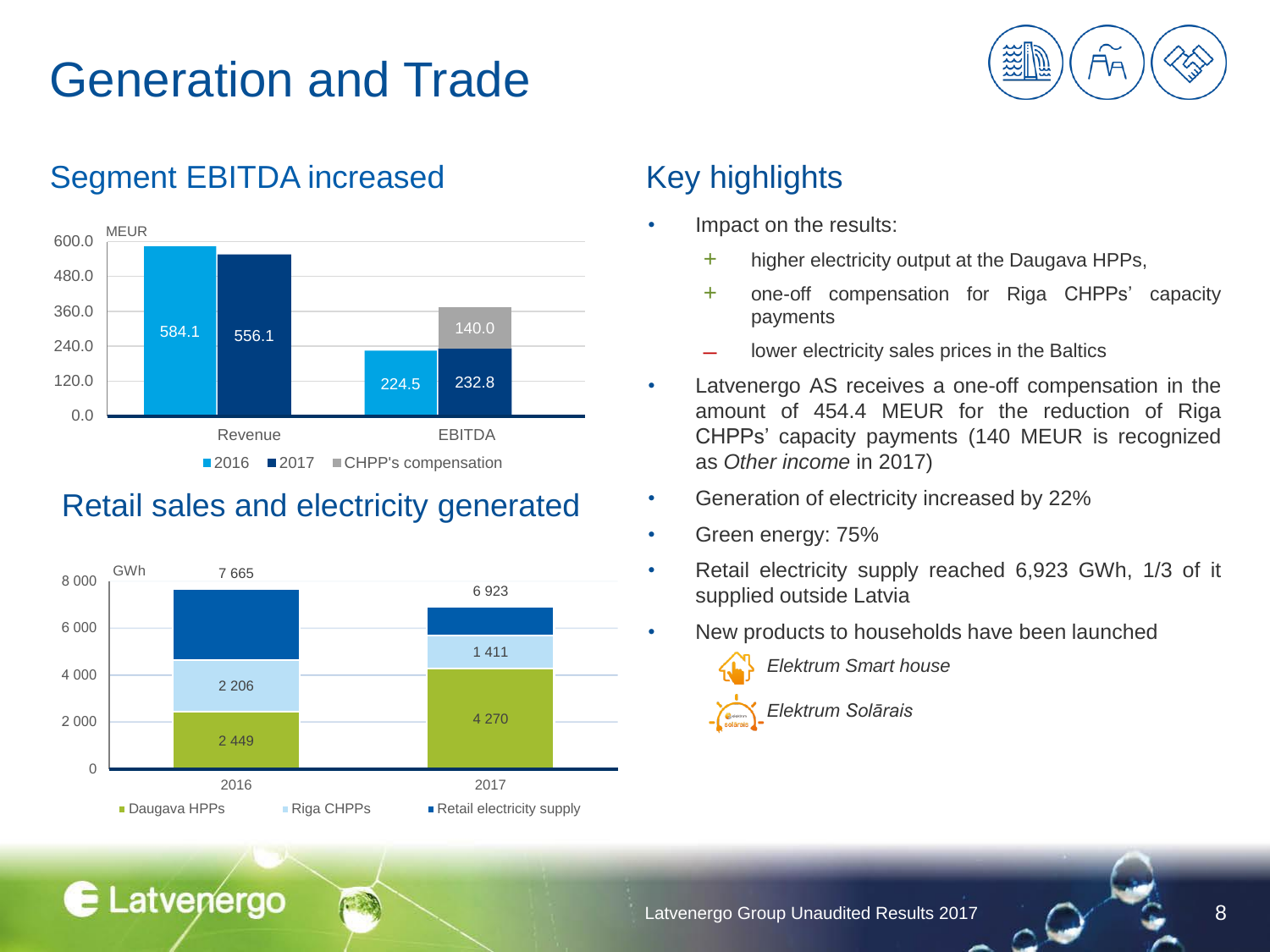# Distribution and Lease of Transmission Assets

#### Distribution revenue and EBITDA



#### Transmission revenue and EBITDA



E Latvenergo

#### Key highlights

- Electricity distributed reached 6,463 GWh (2016: 6,465 GWh)
- Impact on the distribution segment results:
	- + increase in distribution services revenue (11.8 MEUR) resulting from the rebalanced distribution system services tariff that came into force on 1 August 2016
	- ̶ increase in employee termination costs of 8.4 MEUR in line with the Group's Efficiency programme

#### Improved distribution system indicators



Latvenergo Group Unaudited Results 2017 19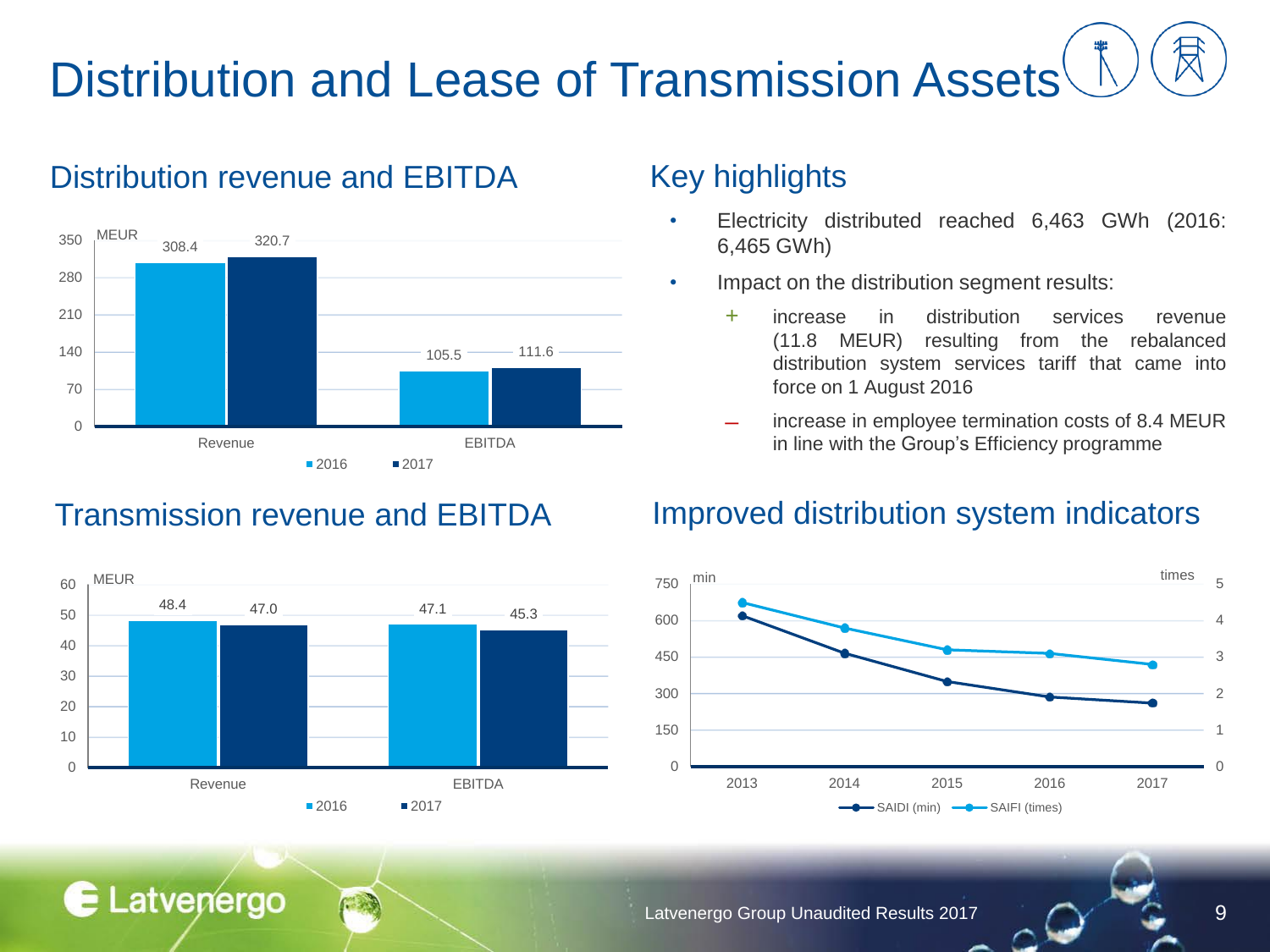# **Investments**



- Generation and trade
- **Distribution**
- **Transmission assets**
- Other

#### Investments increased by 21% Investments in environmentally friendly projects

- Total investments in 2017 243.8 MEUR (2016: 200.7 MEUR)
- Investments in the Daugava HPPs hydropower unit reconstruction amounted to 41.8 MEUR
- Distribution service quality and technical parameters gradually improved by investments in power network assets

#### Main ongoing projects

E Latvenergo



| The reconstruction will provide for further<br>40-year operation of hydropower units |
|--------------------------------------------------------------------------------------|
| 45% EU co-funding for the final stage of<br>the project                              |
| EU co-funding $-65%$                                                                 |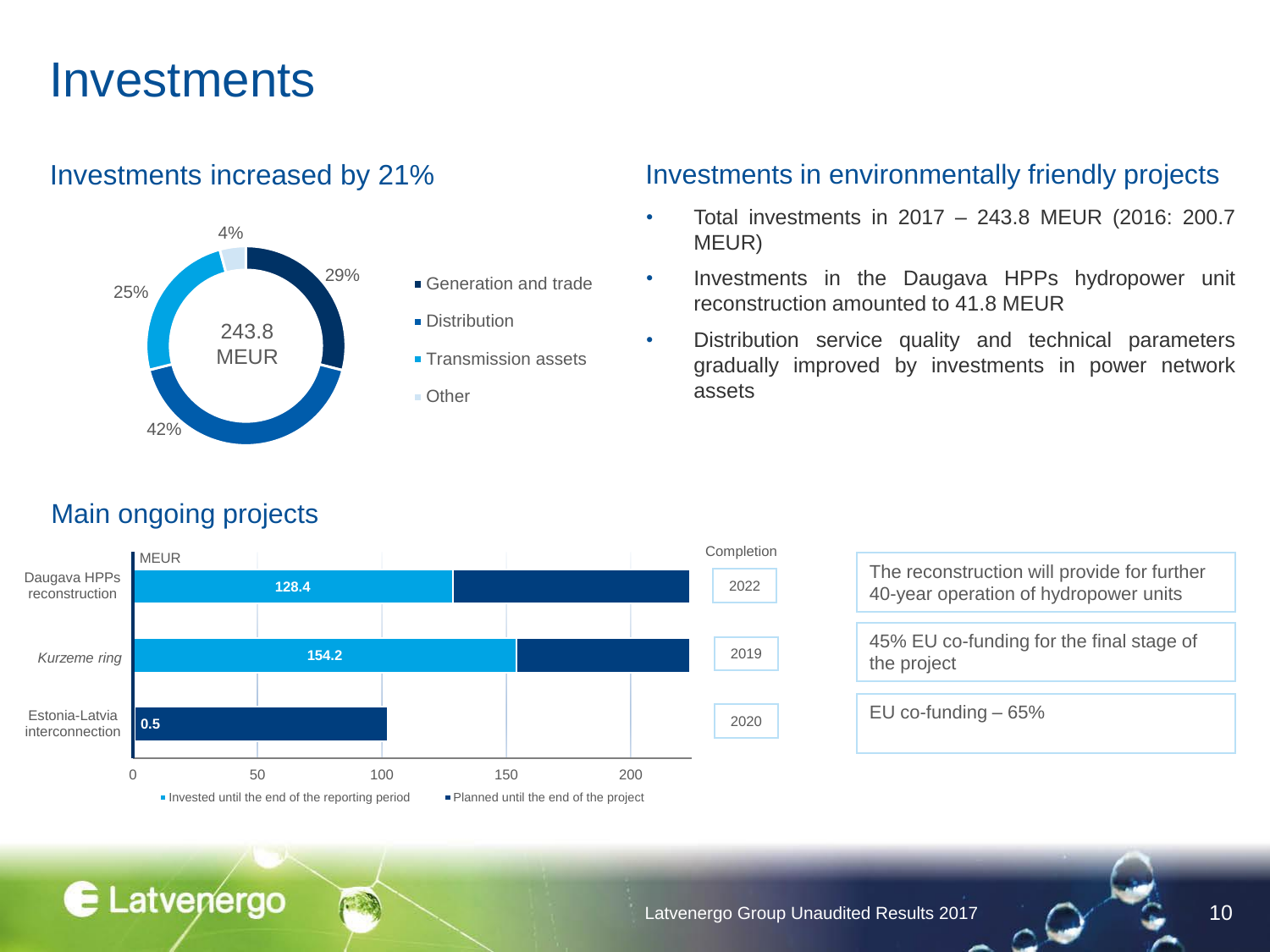# Funding

- Total borrowings 826.8 MEUR
	- incl., bonds 135 MEUR, of which 100 MEUR *green* bonds
- Moody's credit rating Baa2 (stable)
- Capital ratio 65%

E Latvenergo

• All financial covenants have been met

#### Key highlights **Debt repayment schedule**



#### Debt by source of financing The Liquidity



| Liquid assets (cash and short term bank<br>deposits with maturity up to 3 months) | <b>236 MEUR</b> |
|-----------------------------------------------------------------------------------|-----------------|
| Investment in liquid financial assets                                             | 17 MEUR         |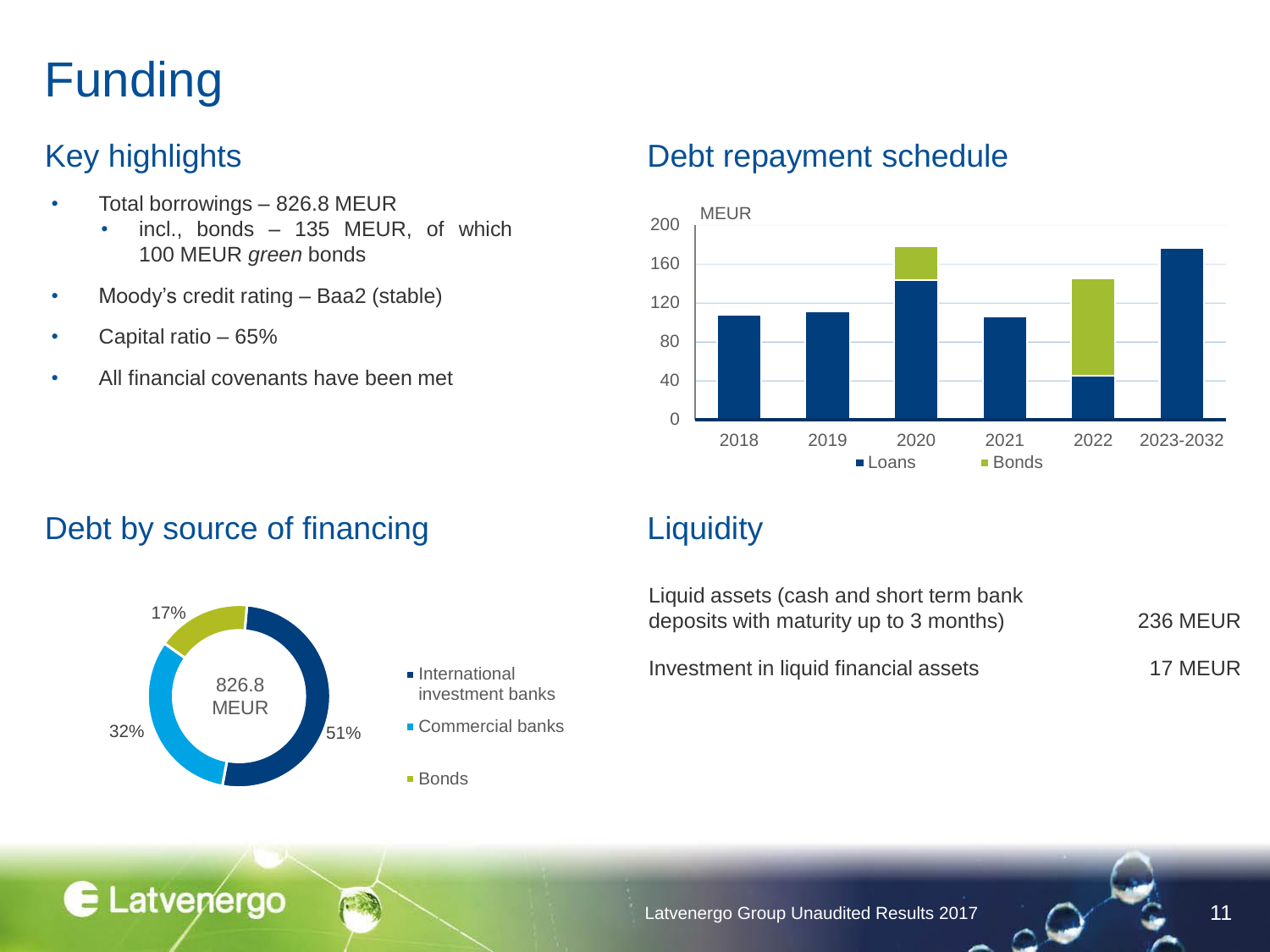# Agenda

E Latvenergo

## Group Profile

# Financials 2017

### Current Issues

- Corporate Income Tax Reform in Latvia ▶
- Improving financial performance $\blacktriangleright$

Q&A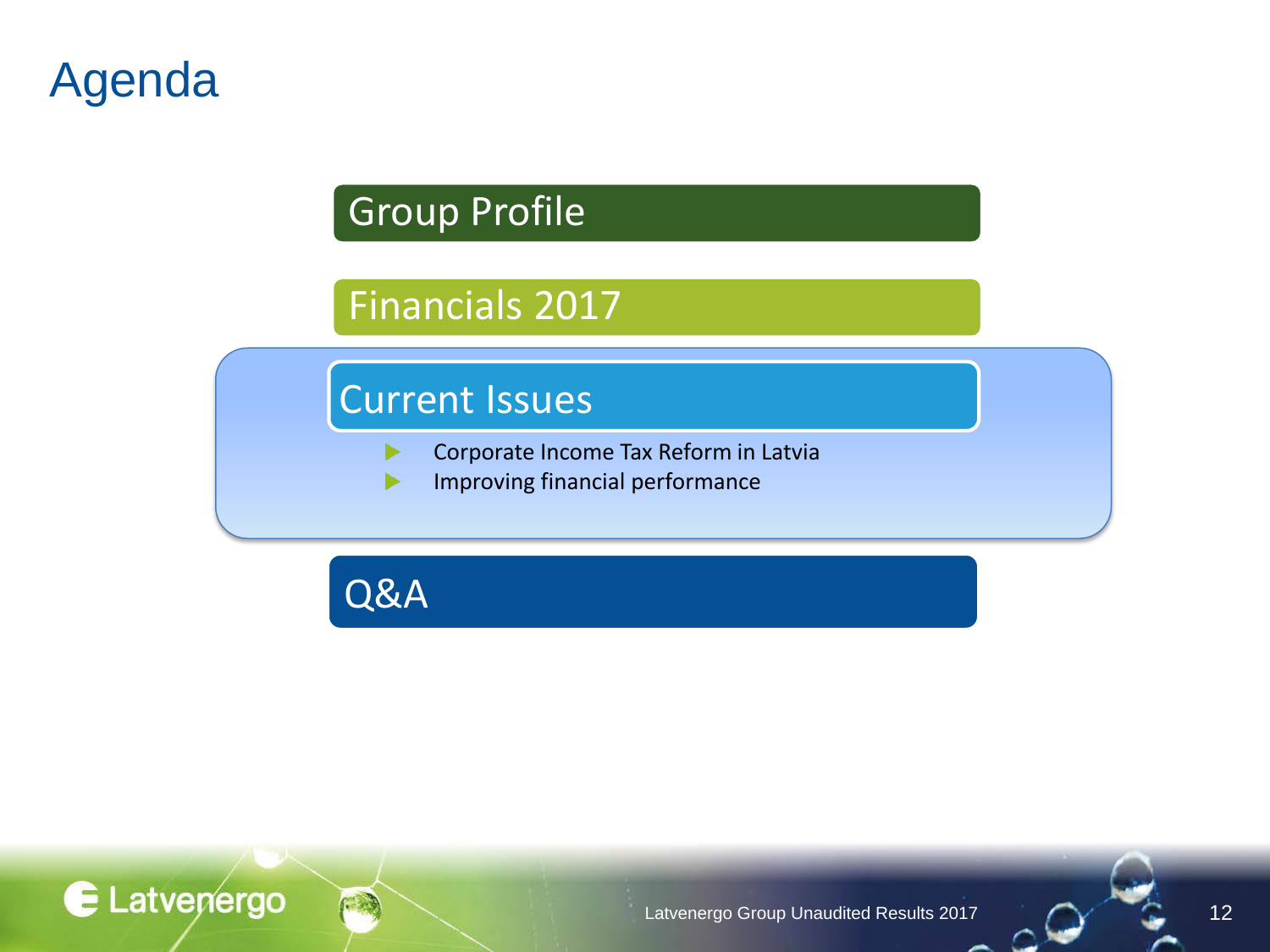# Corporate Income Tax Reform in Latvia



E Latvenergo

#### Key highlights

- Corporate income tax (CIT) reform
	- 2017: 15% of profit
	- 2018: 20% of dividends
- Annual investments ~200 MEUR
- Due to large investments Latvenergo has accrued significant amount of deferred CIT that arises from difference in financial and tax depreciation
- The new system excludes deferred corporate income tax liabilities therefore one-off reversal is required
- Tax reversal has no effect on cash flow positions
- Net profit: 322.2 MEUR
	- annual operating result 173.1 MEUR
	- deferred tax reversal in the amount of 149.1 MEUR as a result of the corporate income tax reform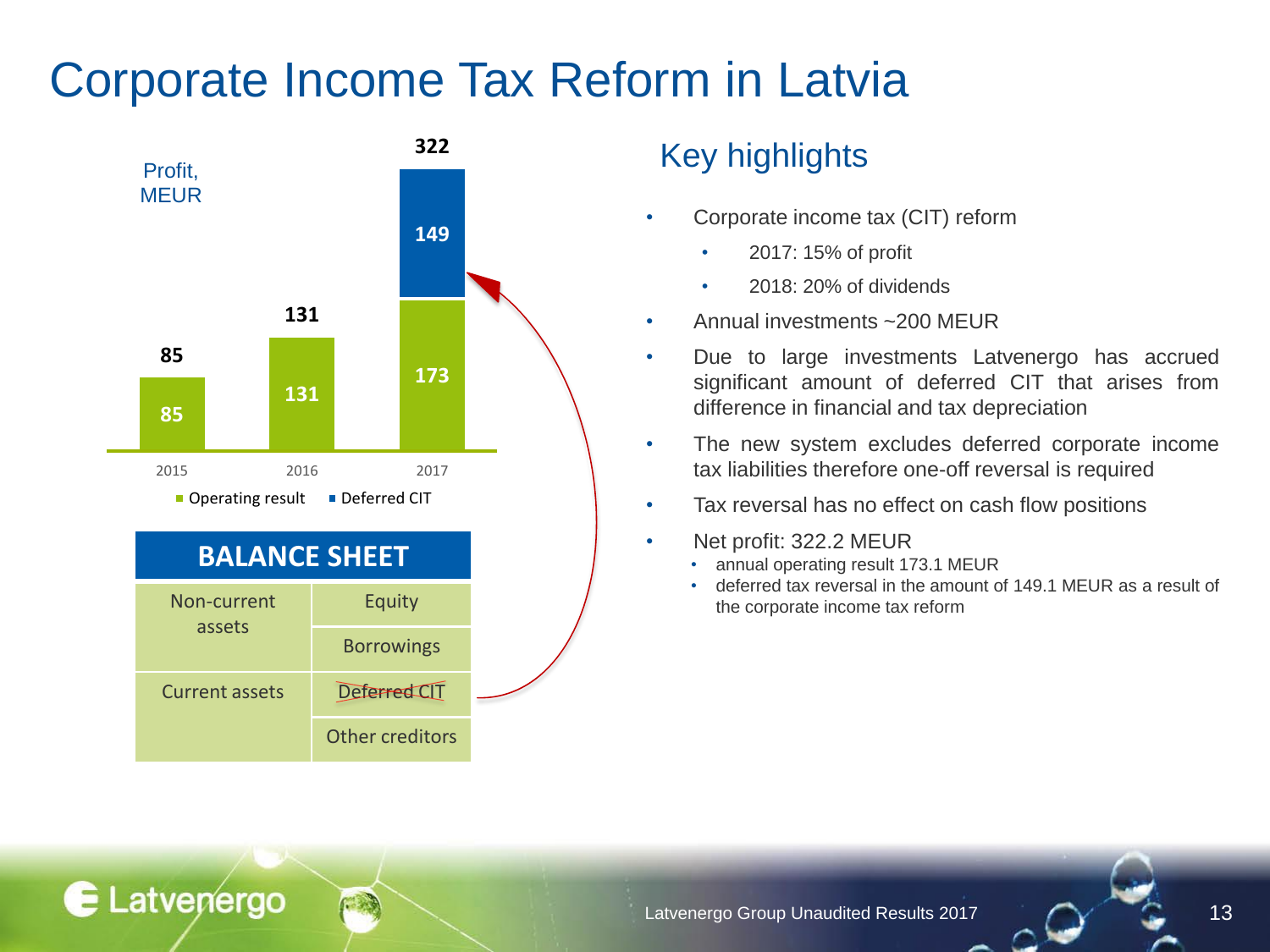# Improving financial performance

#### Financial targets

E Latvenergo

| <b>Target group</b> | <b>Ratio</b>            | 2016             | 2017             | <b>Year 2022</b> | Industry*  |
|---------------------|-------------------------|------------------|------------------|------------------|------------|
| Profitability       | Return on equity        | 5.8%             | 12.2%            | $>6\%$           | $5 - 8%$   |
|                     | Net debt to equity      | 25%              | 21%              | < 50%            | $30 - 50%$ |
| Capital structure   | Net debt to EBITDA      | 1.7              | 1.1              | $<$ 3 times      | $2.5 - 3$  |
| Dividend policy     | Dividend payout ratio** | <b>77.4 MEUR</b> | <b>90.1 MEUR</b> | $> 80\%$         | $60 - 70%$ |



deferred tax

### ROE Key highlights

- In 2017, financial ratios are in line with the Strategy
- Impact of the deferred tax reversal on ROE as a result of the corporate income tax reform – 5.2%
- ROE is in line with the industry

\* Data at the time of development of the Strategy

\*\* Dividend payout according to the Latvian legislation

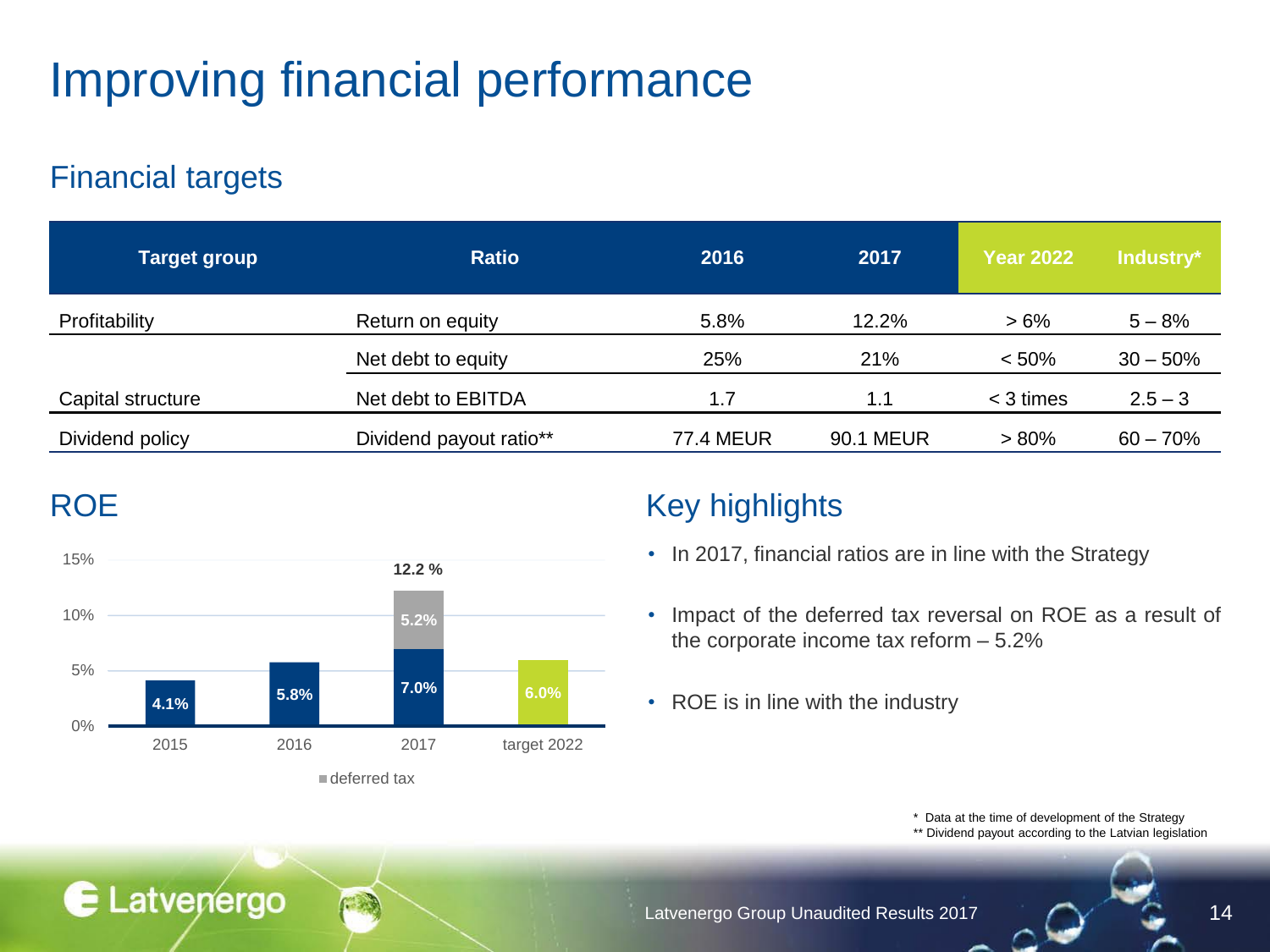

E Latvenergo

Successful implementation of the objectives set in the Strategy 2017 – 2022

2017 – one of the most successful years in the Group's history

Electricity output in the Daugavas HPP's in 2017 was the largest since 1998 and was the third largest since 1966

Latvenergo Group Unaudited Results 2017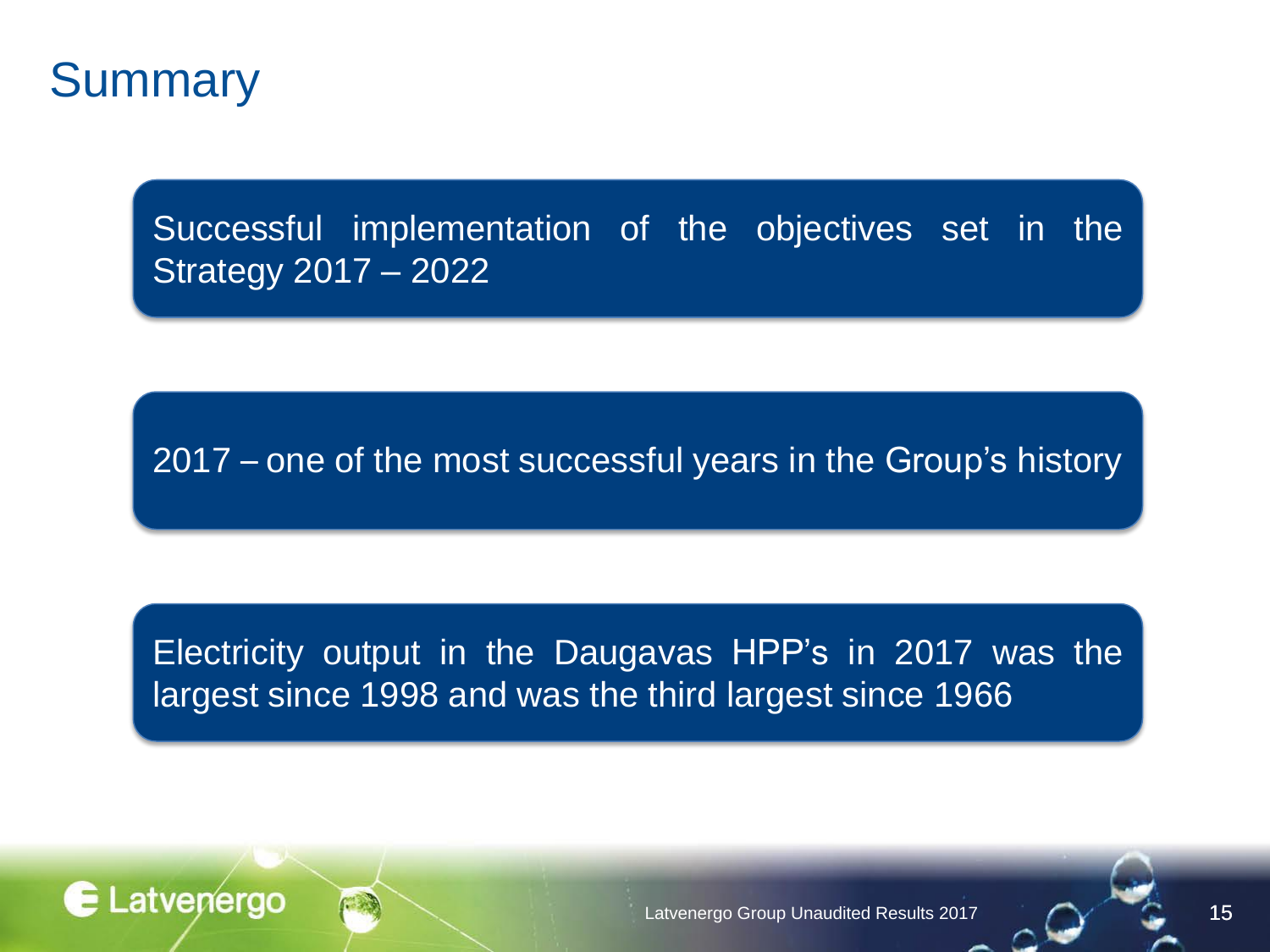# Q&A

#### or send to:

investor.relations@latvenergo.lv www.latvenergo.lv

Latvenergo AS P. Brieža iela 12, Riga, LV-1230



/Latvenergo



/Latvenergo



/LatvenergoVideo

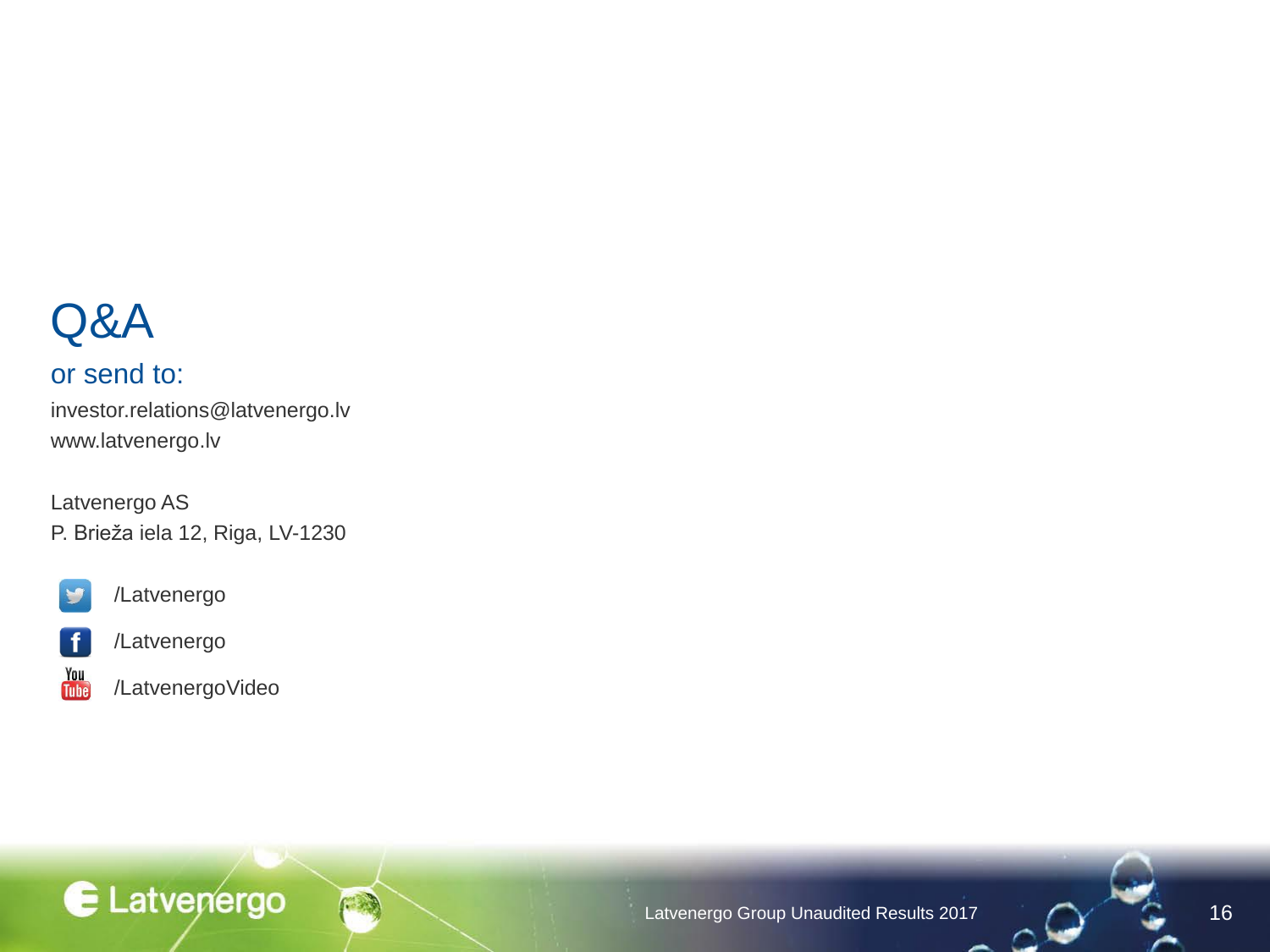# Consolidated Statement of Profit or Loss\*

|                                                                              | 2017       | 2016           |
|------------------------------------------------------------------------------|------------|----------------|
|                                                                              | EUR'000    | <b>EUR'000</b> |
| Revenue                                                                      | 925,627    | 931,619        |
| Other income                                                                 | 149.950**  | 6,656          |
| Raw materials and consumables used                                           | (346,911)  | (385,813)      |
| Personnel expenses                                                           | (113,289)  | (96,019)       |
| Other operating expenses                                                     | (73, 681)  | (63,044)       |
| <b>EBITDA</b>                                                                | 541,696    | 393,399        |
| Depreciation, amortisation and impairment of intangible assets and property, |            |                |
| plant and equipment                                                          | (307, 614) | (232,626)      |
| <b>Operating profit</b>                                                      | 234,082    | 160,773        |
| Finance income                                                               | 1,243      | 2,328          |
| Finance costs                                                                | (11, 211)  | (14,156)       |
| <b>Profit before tax</b>                                                     | 224,114    | 148,945        |
| Income tax                                                                   | (51, 029)  | (23,498)       |
| Deferred tax changes                                                         | 149,106*** | 5,146          |
| Profit for the year                                                          | 322,191    | 130,593        |
| Profit attributable to:                                                      |            |                |
| - equity holder of the Parent Company                                        | 319,840    | 129,045        |
| - non-controlling interests                                                  | 2,351      | 1,548          |

\* Unaudited Condensed Consolidated Financial Statements. Prepared in accordance with the IFRS as adopted by the European Union.

\*\* Other income in 2017 includes one-off compensation payment for the electric power capacity installed at Latvenergo AS Riga TEC–1 and Riga TEC–2 CHPPs in the amount of EUR 140,000 thousand

\*\*\* In 2017 deferred tax liabilities reversed in the Statement of Profit or Loss in accordance with the changes of tax regulations and laws of the Republic of Latvia starting from1 January 2018

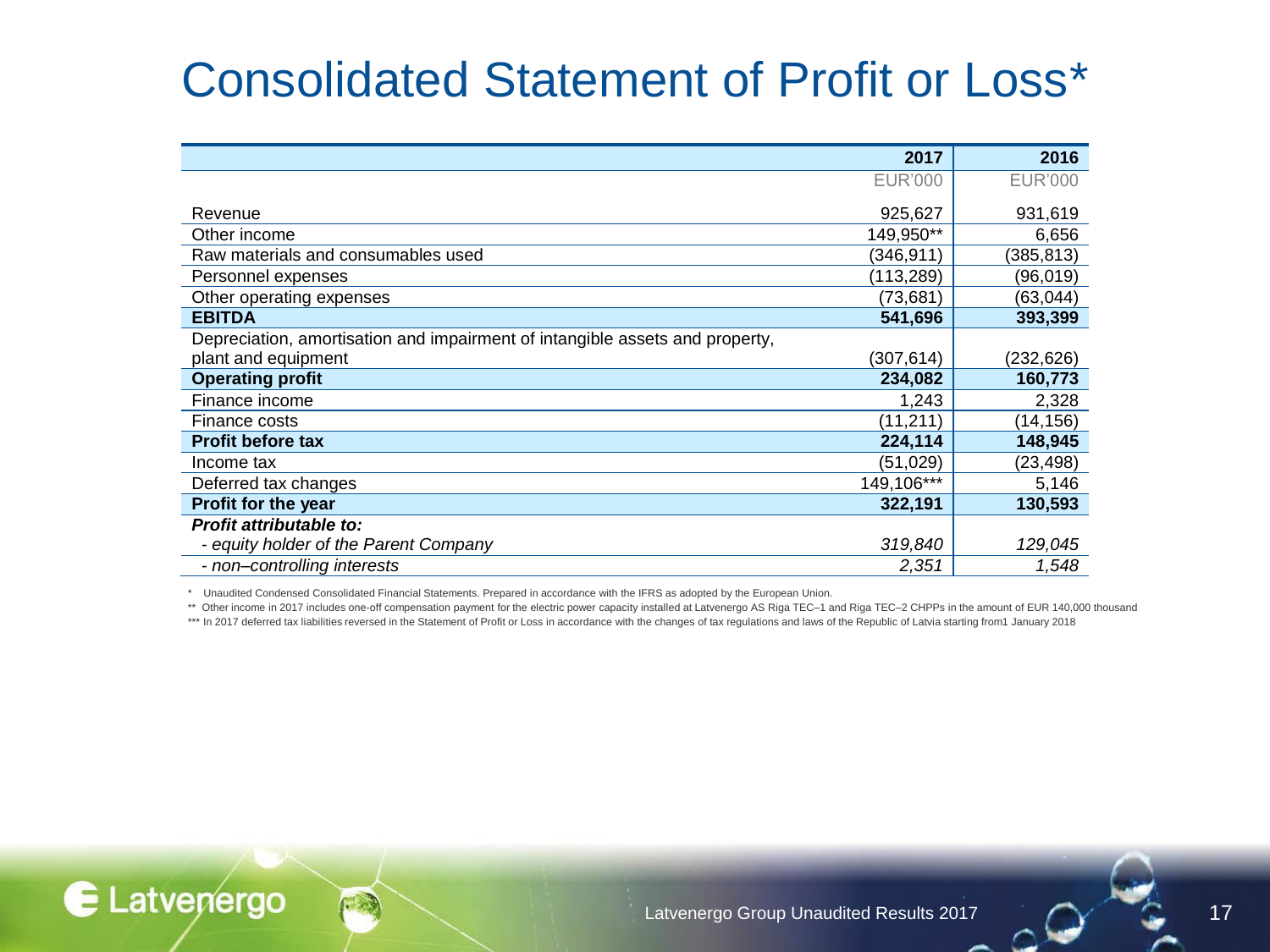# Consolidated Statement of Financial Position\*

|                                                            | 31/12/2017             | 31/12/2016           |
|------------------------------------------------------------|------------------------|----------------------|
|                                                            | <b>EUR'000</b>         | EUR'000              |
| <b>ASSETS</b>                                              |                        |                      |
| Non-current assets                                         |                        |                      |
| Intangible assets and property, plant and equipment        | 3,322,398              | 3,370,331            |
| Investment property                                        | 753                    | 563                  |
| Non-current financial investments                          | 41                     | 41                   |
| Investments in held-to-maturity financial assets           | 16,984                 | 17,034               |
| Other non-current receivables                              | 286                    | 986                  |
| <b>TOTAL non-current assets</b>                            | 3,340,462              | 3,388,955            |
| <b>Current assets</b>                                      |                        |                      |
| Inventories                                                | 76,247                 | 41,458               |
| Prepayment for inventories                                 | 81                     |                      |
| Trade receivables and other receivables                    | 751,427                | 273,957              |
| Deferred expenses                                          | 3.241                  | 3.227                |
| Derivative financial instruments                           | 4.619                  | 6,134                |
| Investments in held-to-maturity financial assets           |                        | 3.520                |
| Cash and cash equivalents                                  | 236,003                | 183,980              |
| <b>TOTAL current assets</b>                                | 1,071,618              | 512,276              |
| <b>TOTAL ASSETS</b>                                        | 4,412,080              | 3,901,231            |
| Share capital<br><b>Reserves</b>                           | 1,288,715<br>1.126.520 | 1,288,715<br>937.074 |
| Retained earnings                                          | 423.783                | 185,840              |
| Equity attributable to equity holder of the Parent Company | 2,839,018              | 2,411,629            |
| Non-controlling interests                                  | 8,042                  | 7,084                |
| <b>TOTAL equity</b>                                        | 2,847,060              | 2,418,713            |
| <b>Liabilities</b><br>Non-current liabilities              |                        |                      |
| <b>Borrowings</b>                                          | 718,674                | 635,620              |
| Deferred income tax liabilities**                          |                        | 315.759              |
| Provisions                                                 | 21,910                 | 18,643               |
| Derivative financial instruments                           | 4.914                  | 7.946                |
| Other liabilities and deferred income                      | 522.362***             | 195.407              |
| <b>TOTAL non-current liabilities</b>                       | 1,267,860              | 1,173,375            |
| <b>Current liabilities</b>                                 |                        |                      |
| <b>Borrowings</b>                                          | 108,083                | 155,946              |
| Trade and other payables                                   | 143.428                | 117.817              |
| Income tax payable                                         | 27,555                 | 17,718               |
| Deferred income                                            | 14,924                 | 14.022               |
| Derivative financial instruments                           | 3,170                  | 3,640                |
| <b>TOTAL current liabilities</b>                           | 297,160                | 309,143              |
| <b>TOTAL liabilities</b>                                   | 1,565,020              | 1,482,518            |
| <b>TOTAL EQUITY AND LIABILITIES</b>                        | 4,412,080              | 3,901,231            |

\* Unaudited Condensed Consolidated Financial Statements. Prepared in accordance with the IFRS as adopted by the European Union.

E Latvenergo

\*\* Deferred tax liabilities in the amount of 149,106 thousand EUR (the Company: 10,082 thousand EUR) are reversed in the Statement of Profit or Loss for 2017 and 166,653 thousand EUR - in the equity on 31 December 2017 (th 116,178 thousand EUR), as initially they were accounted for within the equity, in accordance with the amendments to the laws and regulations of the Republic of Latvia that entered into force from 1 January 2018

\*\*\* Recognised compensation in the amount of EUR 314,413 thousand for abandonment from State-quaranteed fee for the electric power capacity installed at Latvenergo AS Riga TEC-1 and Riga TEC-2 CHPPs in the support period, recognised as revenue in the next periods by fulfilling the commitments stated in the Regulations No. 221 of the Cabinet of Ministers of the Republic of Latvia till the end of State support - 23 September 2028